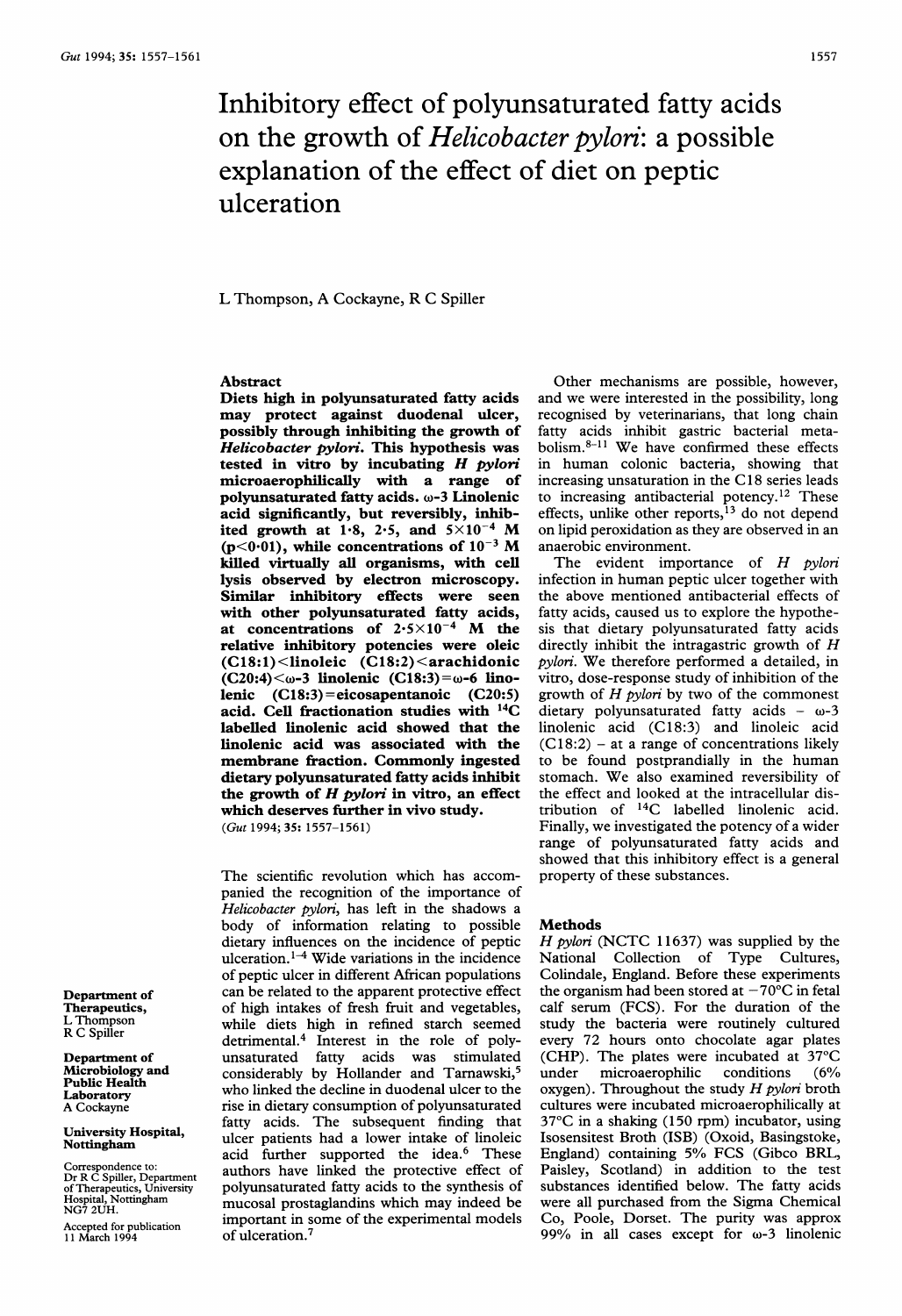acid and arachidonic which had purities of approximately 98% and 90% respectively.

Preliminary screening studies were performed using flood plates of confluent growth on which were laid <sup>8</sup> mm discs of filter paper soaked with 10  $\mu$ l of 0, 0.1, 1, and 10% mg/ml long chain fatty acids dissolved in ethanol. While  $\omega$ -3 linoleic acid showed a ring of inhibition, even at a concentration of  $0.1\%$ mg/ml, none of the saturated fatty acids tested (palmitic  $(C16:0)$ , stearic  $(C18:0)$  or arachidic (C20:0)) showed any inhibitory zone. We therefore proceeded to examine only the unsaturated fatty acids in subsequent studies.

Growth of  $H$  pylori was assessed from the change in the optical density (OD) measured at 540 nm using a Shimadzu UV-160A spectrophotometer (V A Howe & Co Ltd, Oxon, England).

## STUDY <sup>1</sup>

# Effect of  $\omega$ -3 linolenic acid (C18:3) on bacterial growth

 $H$  pylori was grown for 24 hours in ISB yielding a viable count of  $1 \times 10^8$  cfu/ml. It was then diluted 1:5 with fresh ISB to give an initial OD  $(540 \text{ nm})$  of  $0.1$  and an initial volume of <sup>1</sup> ml. Incubations were performed in 24 well tissue culture clusters (Costar, High Wycombe, Bucks). A range of  $\omega$ -3 linolenic acid solutions diluted in ethanol was added to the wells giving a fatty acid concentration of between <sup>1</sup> mM and 0-01 mM. Each experiment consisted of six control wells to which  $11.2$   $\mu$ l of ethanol had been added and six test wells to which  $11.2 \mu l$  of the appropriate fatty acid/ethanol solution had been added. Cultures were incubated for 24 hours and bacterial growth was assessed at time 0 and time+24 hours.

## Motility assessment

The effect of the various fatty acid concentrations on bacterial motility was determined using phase contrast microscopy  $(\times 400)$ . Motility was assessed using a semiquantitative scoring system as follows: 0=no motile rods seen; <sup>1</sup>= 1-5 motile rods visible per high power field (HPF);  $2 = > 20$  rods per HPF $<$ 50% rods motile;  $3 = > 20$  rods per HPF,  $> 50\%$  rods motile.

### Recovery from inhibition

The ability of the organism to recover after exposure to  $\omega$ -3 linolenic acid was studied by inoculating 0-9 ml fresh ISB with 0-1 ml of fatty acid-exposed cells. Once again each experiment comprised different concentrations of fatty acid-exposed cells, which were tested in groups of six. These were compared with six control wells where the inoculum had not been exposed to  $\omega$ -3 linolenic acid. Broths were incubated for 24 hours as previously described and the ability to recover was assessed by measuring the OD (540 nm) at time <sup>0</sup> and at time +24 hours.

The effect of linoleic acid (C18:2) on bacterial growth, over the same concentration range, was also studied, as was the ability of the organisms to recover after exposure to C18:2.

## STUDY 2

# Incorporation of  ${}^{14}C+\omega-3$  linolenic acid into H pylori

A large amount of organism was prepared by inoculating  $12\times7.5$  ml ISB with 200  $\mu$ l of a broth culture containing >50% motile rods. After incubation for 48 hours, the culture was pelleted by centrifugation at 4000  $g$  for 10 minutes. The pellet was resuspended in 22 ml of ISB and then split into  $2 \times 11$  ml samples with an initial OD (540 nm) of  $1.687$ and a viable count of  $7 \times 10^8$  cfu/ml. Some 12.5  $\mu$ l (1.25  $\mu$ Ci) <sup>14</sup>C-linolenic acid (Amersham International plc, Little Chalfont, Bucks) were added to one of the samples. Both suspensions were then incubated in air at 37°C with shaking (150 rpm) for one hour. Suspensions were centrifuged at 4000  $g$  for 10 minutes, and the resulting pellets were washed twice with 5 ml phosphate buffered saline (PBS). Pellets were resuspended in 5 ml fresh PBS, cooled, and sonicated until the cells had lysed. This was checked by examining the solutions under phase contrast (X400). Membranes were pelleted by centrifugation at 100 000  $g$  for one hour. Supernatants were retained for scintillation counting. Pellets were washed with 10 ml PBS at 100000 g for 30 minutes and resuspended, with gentle sonication, in 3 ml sterile distilled water. Radioactivity was measured by adding a 250  $\mu$ l aliquot of either the control supernatant or pellet suspension, or the radiolabelled supernatant or pellet suspension to 3 ml  $^{14}$ C scintillant (3 g PPO (2,5 diphenyloxazole) and 0-1 <sup>g</sup> POPOP (1,4-di{2,5 diphenyloxazoyl}) both supplied by Koch-light Ltd, Hatfield, Herts, in <sup>1</sup> <sup>1</sup> low sulphur grade toluene. Duplicate samples were counted for 10 minutes ( $error = 1\%$ ) using a Kontron Intertechnique SL 3000 scintillation counter (Kontron, St Albans, Hertfordshire).

## STUDY 3

## Effect of a range of long chain fatty acids (LCFAs) on bacterial growth

H pylori was grown as described above but this time the effect of <sup>a</sup> range of LCFAs on bacterial growth was studied. The LCFAs investigated, at <sup>a</sup> concentration of 0-25 mM, were oleic acid (C18:1), linoleic acid (C18:2), linolenic acid (C18:3), both  $\omega$ -3 and  $\omega$ -6 isomers, arachidonic acid (C20:4), and eicosapentaenoic acid (EPA) (C20:5). Growth was assessed from the mean (SEM) change in OD (540 nm) during the <sup>24</sup> hours' incubation period  $(n=6)$ . Additional experiments were performed with thymol-free catalase (Sigma Chemical Co Ltd), Poole, Dorset) added to the culture at a concentration of 10  $\mu$ g/ml, previously shown to protect against peroxidation products.13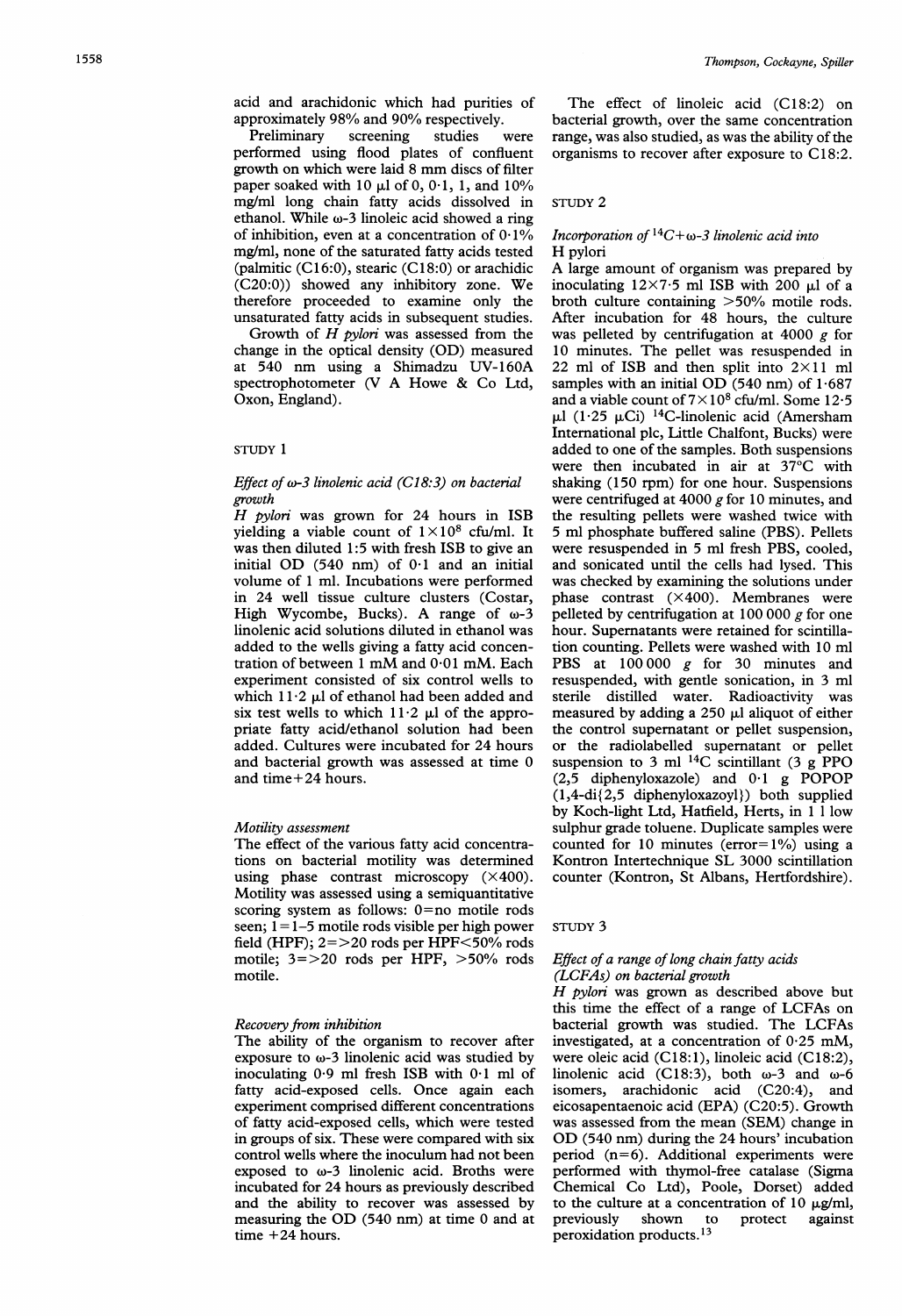

Figure 1: Effect of  $\omega$ -3 linolenic acid (C18:3) and linolenic acid (C18:2) on the growth of Helicobacter pylori. Growth is expressed as the percentage rise in optical density (OD) expressed as a percentage of control, and showed significant  $(p<0.01)$  inhibition at all concentrations used, except  $0.01$  mM of both fatty acids.

## STUDY 4

## Comparison of effect of  $\omega$ -3 linoleic acid and trilinolenin

H pylori was incubated as before with either free fatty acid or the neutral triglyceride, trilinolenin (C18:3), at concentrations of 1, 0.5, 0.1, 0.05, and 0.01 mM for 17 hours.

# CALCULATIONS AND STATISTICS

Results are expressed in the test as the mean (SEM). Statistical significance was determined using the Mann-Whitney U test.

#### Results

STUDY <sup>1</sup>

## Effect of  $\omega$ -3 linolenic acid on growth of H pylori

Under the control experimental conditions, H pylori grew steadily reaching a maximum viable count at about 18-24 hours of approximately  $2 \times 10^8$  organisms per ml. Both  $\omega$ -3 linolenic acid (C18:3) and linoleic acid (C18:2) significantly inhibited the growth of H pylori at concentrations above  $0.1$  mM, with effectively no growth above  $0.18$  mM,  $p < 0.01$ (Fig 1). The concentration required to inhibit growth by 50%, the inhibitory dose 50 (ID50) was 0-2 mM for both fatty acids. Motility

Effect of w-3 linolenic acid on appearance and motility of Helicobacter pylori

| Concentration<br>of $\omega$ -3<br>linolenic acid<br>(mM) | Time      |                |           |                       |
|-----------------------------------------------------------|-----------|----------------|-----------|-----------------------|
|                                                           | 0 Hours   |                | 24 Hours  |                       |
|                                                           | Motility* | Appearance     | Motility* | Appearance            |
| Control                                                   |           | Spiral rods    |           | Spiral rods           |
| 0.01                                                      |           | Spiral rods    |           | Spiral rods           |
| 0.05                                                      |           | Spiral rods    |           | Spiral rods           |
| 0.08                                                      |           | Spiral rods    |           | Spiral rods           |
| 0.1                                                       |           | Spiral rods    |           | Spiral rods           |
| 0.18                                                      |           | Spiral rods    |           | Uneven surface        |
| 0.25                                                      |           | Uneven surface |           | <b>Elongated rods</b> |
| 0.5                                                       |           | Uneven surface | 0         | Cell lysis            |

\*0=no motile rods seen, <sup>1</sup> = 1-5 motile rods visible per high power field (HPF), 2= >20 rods per HPF, <50% rods motile, 3=>20 rods per HPF, >50% rods motile.



Figure 2: Recovery from exposure to polyunsaturated fatty acids. After initial incubation at the concentrations shown, organisms were incubated in a fatty acid-free medium and growth assessed from the rise in optical density expressed as a percentage of control. Recovery was virtually complete at the lower concentrations but significantly reduced ( $p<0.01$ ) for all concentrations above 0.05 mM, with no growth after exposure to  $0.5$  and  $1 \text{ mM}$  polyunsaturated fatty acid.

studies (Table) showed similar inhibition of motility, which was obvious at concentrations of  $0.1$  mM, increased with higher concentrations and was virtually complete at 0-25 mM or above. Phase contrast microscopy also showed morphological changes at the higher concentrations  $(>0.18$  mM), and electron microscopy showed abnormal cell forms with outer membrane blebbing, surface irregularities, and cell lysis at  $10^{-3}$  M. Resuspending cells in fatty acid-free medium confirmed that no viable cells were found after incubation with <sup>1</sup> mM. With concentrations <0-18 M complete recovery was seen, with final counts comparable to control values, however. Incomplete recovery was seen with intermediate concentrations (Fig 2).

STUDY 2

# Incorporation of  ${}^{14}C$   $\omega$ -3 linolenic acid into H pylori

Most (82%) of the H pylori associated radiolabel appeared in the membrane pellet, with only 18% in the supernatant, implying that during the one hour culture the fatty acid had become associated with, or incorporated into, the bacterial outer membrane.

### STUDY 3

## Effect of a range of LCFAs on bacterial growth

Using a concentration  $(0.25 \text{ mM})$  near to the ID50 of both linoleic and  $\omega$ -3 linolenic acid, clear inhibition of growth was shown for all polyunsaturated fatty acids studied (Fig 3). The higher degree of unsaturation gave slightly greater inhibition but even oleic acid still had a highly significant effect.

Addition of catalase alone to the control broths did not significantly alter growth, which was  $88.2$  (2.2)% of control; nor did it alter the effect of  $0.25$  mM  $\omega$ -3 linolenic acid - growth was  $3.0$  (0.8)%, which was not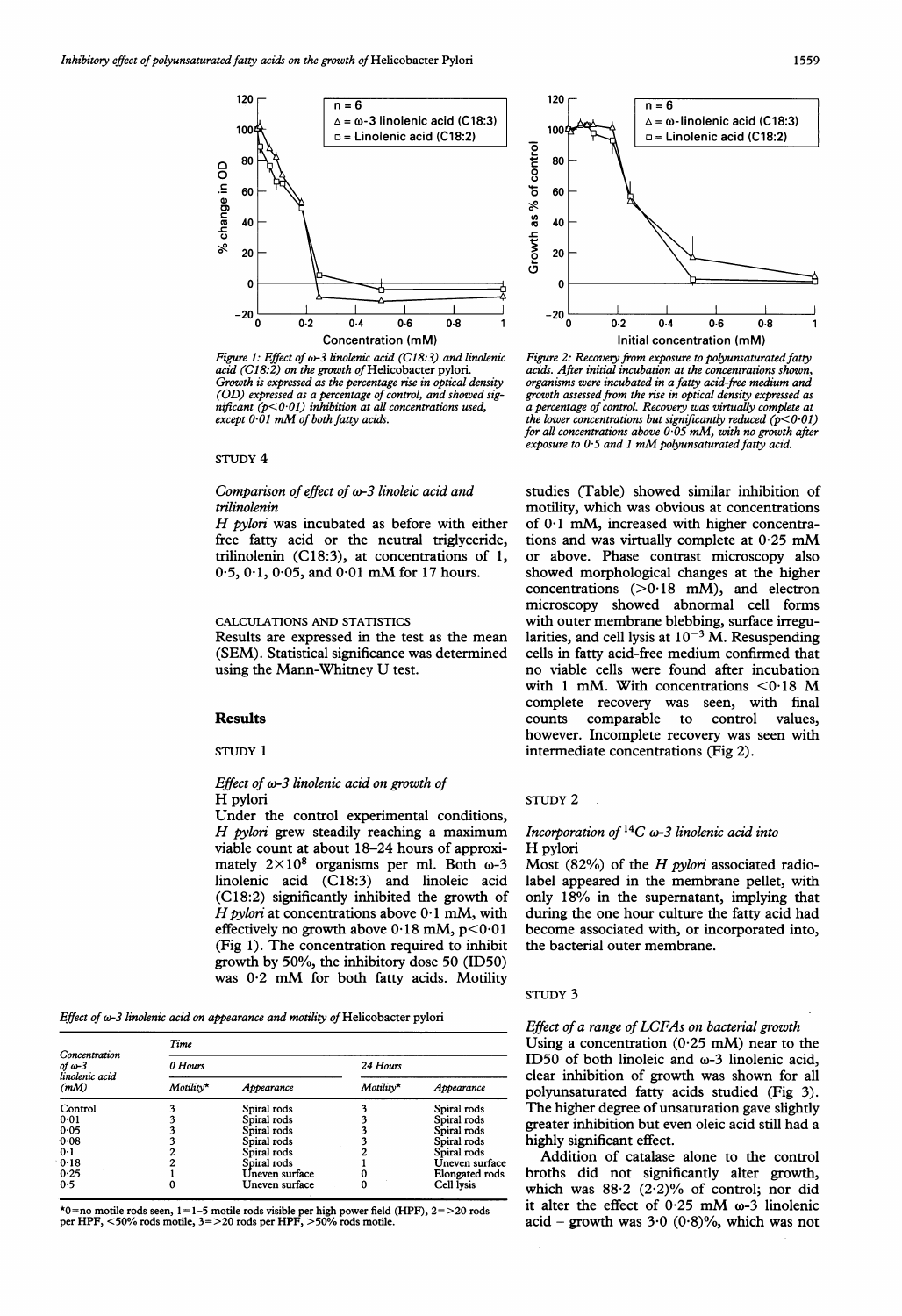

Figure 3: Effect of a range of polyunsaturated fatty acids on the growth of  $H$  pylori. Growth was significantly inhibited ( $p$ <0.01) by all polyunsaturated fatty acids tested. There was, however, a significantly greater effect with the increasing degr<br>unsaturation. Both ω-3 linolenic acid (C18:3) and ω-6 linolenic acid (C significantly more inhibitory than  $C18.2$ , which was in turn significantly more inhibitory than C18:1 (all comparisons  $p<0.01$ ,  $n=6$ ).

significantly different from the control value of  $5.0 (0.8)\%$ .

## STUDY 4

## Comparison of effect of  $\omega$ -3 linolenic acid and trilinolenin

The neutral triglyceride, trilinolenin, exerted a much reduced inhibitory effect compared with  $\omega$ -3 linolenic acid. Growth was significantly reduced only at concentrations of 1 mM trilinolenin, while the free acid at concentrations as low as  $0.05$  mM (Fig 4).

## **Discussion**

Our study confirms the inhibitory effect in vitro of polyunsaturated fatty growth of  $H$  pylori. Other studies in anaerobic environments $9^{10}$  have shown similar inhibition, which has been thought to be due to damage to the bacterial





 $n=6$  membrane.<sup>14</sup> Our electron micrographs confirm that at high concentrations polyunsaturated fatty acids disrupt the cell membrane leading to cell lysis. We also found that at lower concentrations, before irreversible cell damage has occurred, motility is significantly inhibited after 24 hour incubations. Polyunsaturated fatty acids increase membrane fluidity, and hence permeability to small molecules such as water,<sup>15</sup> chloride,<sup>16</sup> and drugs.'7 When polyunsaturated fatty acids are added to aerobic cultures of Gram positive organisms, amino acid uptake is impaired  $\frac{1}{20:4}$  and leakage of labelled amino acids out of the cell is increased while oxygen consumption is stimulated, a combination which has been suggested to reflect increased permeability of mitochondrial and other cell membranes to protons.<sup>18</sup>

Others have suggested that when organisms are incubated aerobically with arachidonic acid, they are killed by toxic lipid peroxides<sup>13</sup> and that this can be inhibited by catalase. We have described similar antibacterial effects to those described above in an anaerobic environ- $\text{ment}^{12}$  and believe that under these conditions other mechanisms must be invoked.<br>Polyunsaturated fatty acids are readily Polyunsaturated fatty acids are readily incorporated into the outer cell membranes of Gram negative organisms, where they significantly increase membrane fluidity. It is possible that by opening up permeability channels the concentration gradients necessary between the organism and its environment, such as those for hydrogen ions, may be dissipated, with fatal results. The lack of effect of saturated fats may be due to their reduced solubility and fluidity which makes it less likely that they will readily be incorporated into bacterial membranes.

The concentrations of polyunsaturated fatty acids we have studied would frequently be obtained in the human stomach, in which the daily intake of 1-20 g/day<sup>19</sup> is diluted in 2-4 litres, giving a mean concentration ranging outer lipid from 1-35 mM. Obviously, after eating fatty foods the concentration will be much higher  $\frac{1}{16}$  before dilution with gastric secretion and<br>bingested fluids. Free fatty acids are foul tasting  $=$  Linolenic acid  $\begin{bmatrix} \text{m} \text{g} \text{c} \text{b} \text{c} \text{d} \text{d} \text{d} \text{d} \text{e} \text{d} \text{e} \text{d} \text{e} \text{d} \text{e} \text{d} \text{e} \text{d} \text{e} \text{d} \text{d} \text{d} \text{e} \text{d} \text{e} \text{d} \text{d} \text{e} \text{d} \text{d} \text{e} \text{d} \text{d} \text{e} \text{d} \text{e} \text{d} \text{e}$  $=$  Trilinolenin  $\parallel$  and are not generally ingested but are taken as  $p < 0.05$ <br>  $\ast p < 0.01$  neutral triglycerides, which as our study 4<br>  $\ast p < 0.01$  showed, are much less potent antibacterial showed, are much less potent antibacterial  $\vec{v}$  agents. The gastric fundus, however, contains substantial amounts of acid stable lipase activity, equal to 20% of the total pancreatic lipase.<sup>20</sup> As a consequence, dietary neutral lipid is approximately 10% hydrolysed  $intragastrically<sup>21</sup>$  and concentrations of free fatty acids can be predicted to be approxi mately a tenth of total lipid, still well within the concentration ( $>0.05$  mM) we have shown to be bacteriocidal. It is, however, worth noting  $\frac{1}{0.8}$  that H pylori lies beneath a protective mucus<br>layer which may well reduce the free fatty mM) and a reduce the free fatty<br>in a acid concentration still further. Direct measurement of the concentration beneath the undisturbed mucus layer would be very difficult and it may be that the only way to address this point will be to perform a clinical trial of the effect of polyunsaturated fatty acid